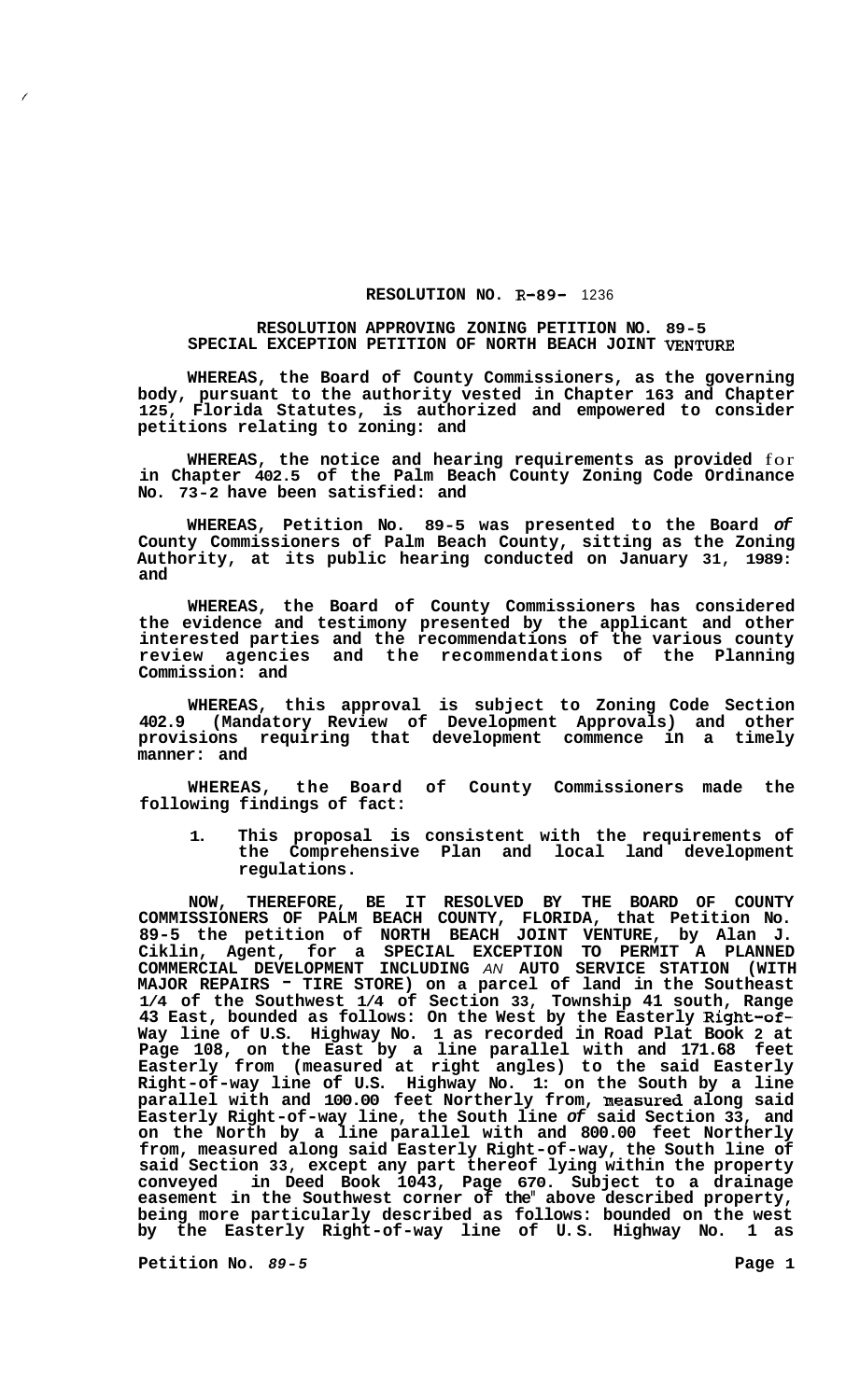recorded in Road Plat **Book 2** at Page **108,** on the East by a line parallel with and **18.00** feet Easterly from (measured at right angles to) the said Easterly Right-of-way of **U. S.** Highway No. **1;**  on the South by a line parallel with and **115.58** feet Northerly from, measured along said Easterly Right-of-way line, the South line **of** said Section **33,** and on the North by a line parallel with and **173.58** feet Northerly from, measured along said Easterly Right-of-way, the south line of said Section **33,** being located on the east side of **U.S.** Highway **1** (SR **5),** north of Juno Road, in a CG-General Commercial Zoning District, was approved as advertised, subject to the following conditions:

 $\mathbf{r}$ 

- **1.**  Prior to Site Plan Certification, the petitioner shall<br>provide confirmation from Palm Beach County provide confirmation from Palm Beach County Environmental Resource Management that the Site Plan conforms to the Mangrove Protection Act, Chapter **17-27**  Florida Statutes as well as the Palm Beach County Mangrove Protection Ordinance.
- **2.**  The landscaping along the eastern property line shall be upgraded by planting native canopy trees a minimum of twelve **(12)** feet in height, spaced a maximum of twenty **(20)** feet on center.
- **3.**  The petitioner shall install Perimeter Landscape along eastern property line as shown on graphics submitted at the public hearing.
- **4.**  No lighting above eight **(8)** feet in height shall be attached to the north, south or east sides of the building. Security lighting on the east, south and north sides of the property shall be *of* low intensity shielded and directed away from adjacent residential areas. The security light fixtures will not exceed eight **(8)** feet in height. Parking lot lighting on the west side of the property shall not exceed fifteen **(15)**  feet in height.
- **5.**  Signs shall not be placed on or above the roof line of the building. No more than three free-standing pointof-purchase signs shall be permitted on the site. **No**  off premise signs shall be located on the site. No signs greater than eight *(8)* feet in height shall **be**  attached to the east, south or north facades **of** the building.
- **6.**  All mechanical and air conditioning equipment shall be roof mounted and screened with parapets or be contained within an enclosed loading and service area.
- *7.*  In order to avoid an incompatible appearance upon adjacent residential areas, the rear north and south facade(s) of the Planned Commercial Development shall be given architectural treatment consistent with the front **of** the center.
- *8.*  **No** storage or placement of any stock materials, refuse,

Petition No. **89-5** Page **2**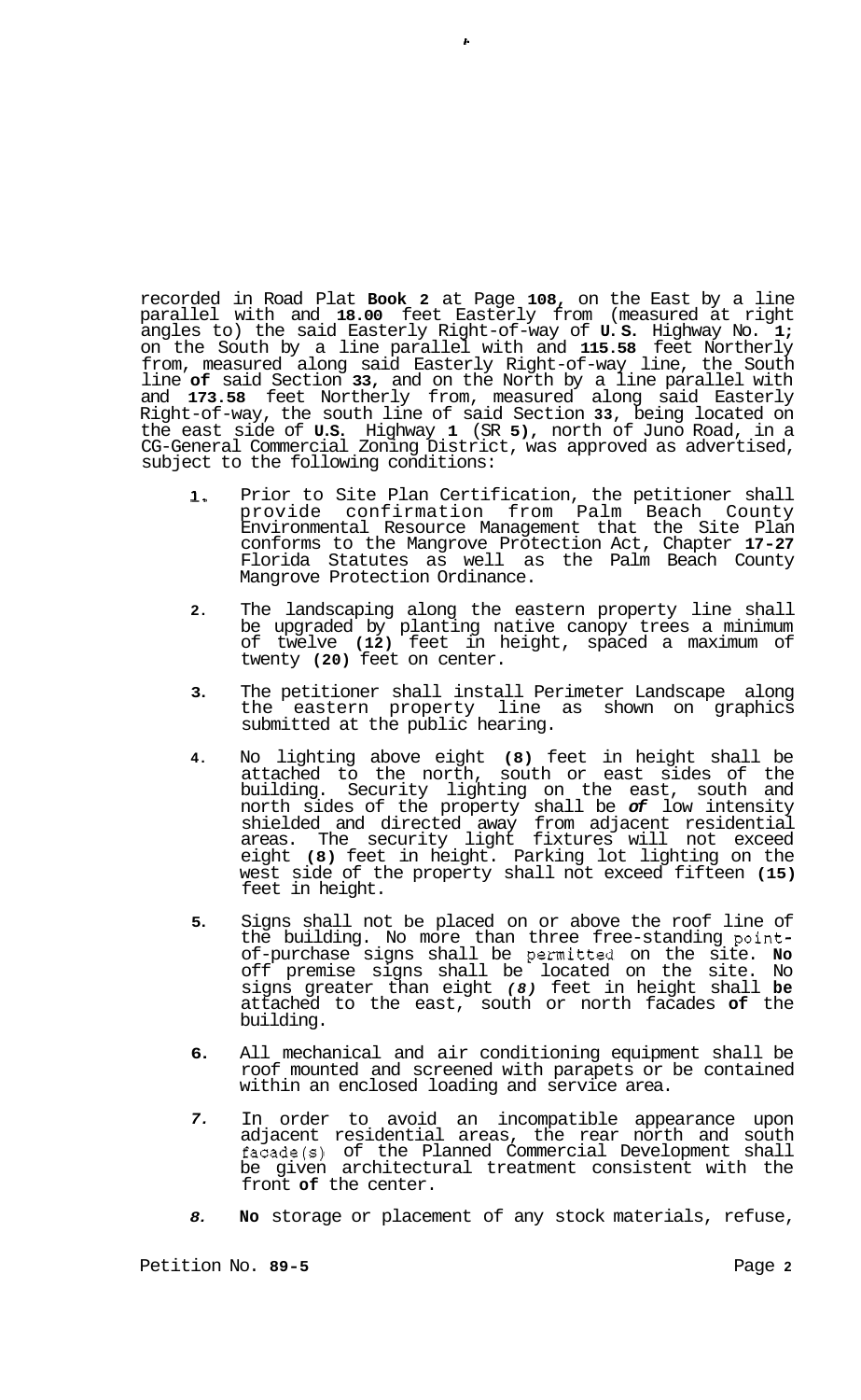equipment or accumulated debris shall be permitted in the rear of the Planned Commercial Development.

- **9. No** stock loading or dumpster pick up will be permitted between the hours of **8:OO** p.m. and **8:OO** a.m.
- **10.**  All garbage and refuse receptacles shall be confined to a designated area. Dumpsters or other trash collection devices shall be concealed behind CBS walls having an architectural treatment harmonious with the principal building.
- **11. No** loudspeaker system, or public address, **or** paging system shall be permitted on site.
- **12.**  Parking of any vehicle shall not be permitted along the rear **of** the Planned Commercial Development except in designated spaces or loading areas. Vehicle parking shall be limited to the parking spaces designated on the approved site plan. **No** parking of vehicles is to be permitted in landscape areas, rights-of-way or interior drives. There shall be no outdoor storage of vehicles or disassembled vehicle parts on-site.
- **13.**  Prior to submittal for site plan certification, the petitioner shall execute *a* Unity of Control on the property subject to the approval by the County Attorney.
- **14.**  Generation and disposal **of** hazardous effluents into sanitary sewerage system shall be prohibited unless adequate pretreatment facilities approved by the Florida Department of Environmental Regulation (FDER) and Agency responsible for sewage works are constructed and used by project tenants or owners generating such effluents.
- **15.**  Sewer service is available to the property. Therefore, no septic tank shall be permitted on the site.
- **16.**  Water service **is** available to the property. Therefore, no well shall be permitted on the site to provide potable water.
- **17.**  The Developer shall provide discharge control and treatment for the stormwater runoff in accordance with all applicable agency requirements in effect at the time **of** the permit application. However, at **a** minimum, this development shall retain onsite the stormwater runoff generated by a three **(3)** year-one **(1)** hour storm with **a** total rainfall of **3** inches as required by the Permit Section, Land Development Division. In the event that the subject site abuts a Department of Transportation maintained roadway, concurrent approval from the Florida Department **of** Transportation will also be required. The drainage system shall be maintained in an acceptable condition as approved by the County Engineer. In the event that the drainage system is not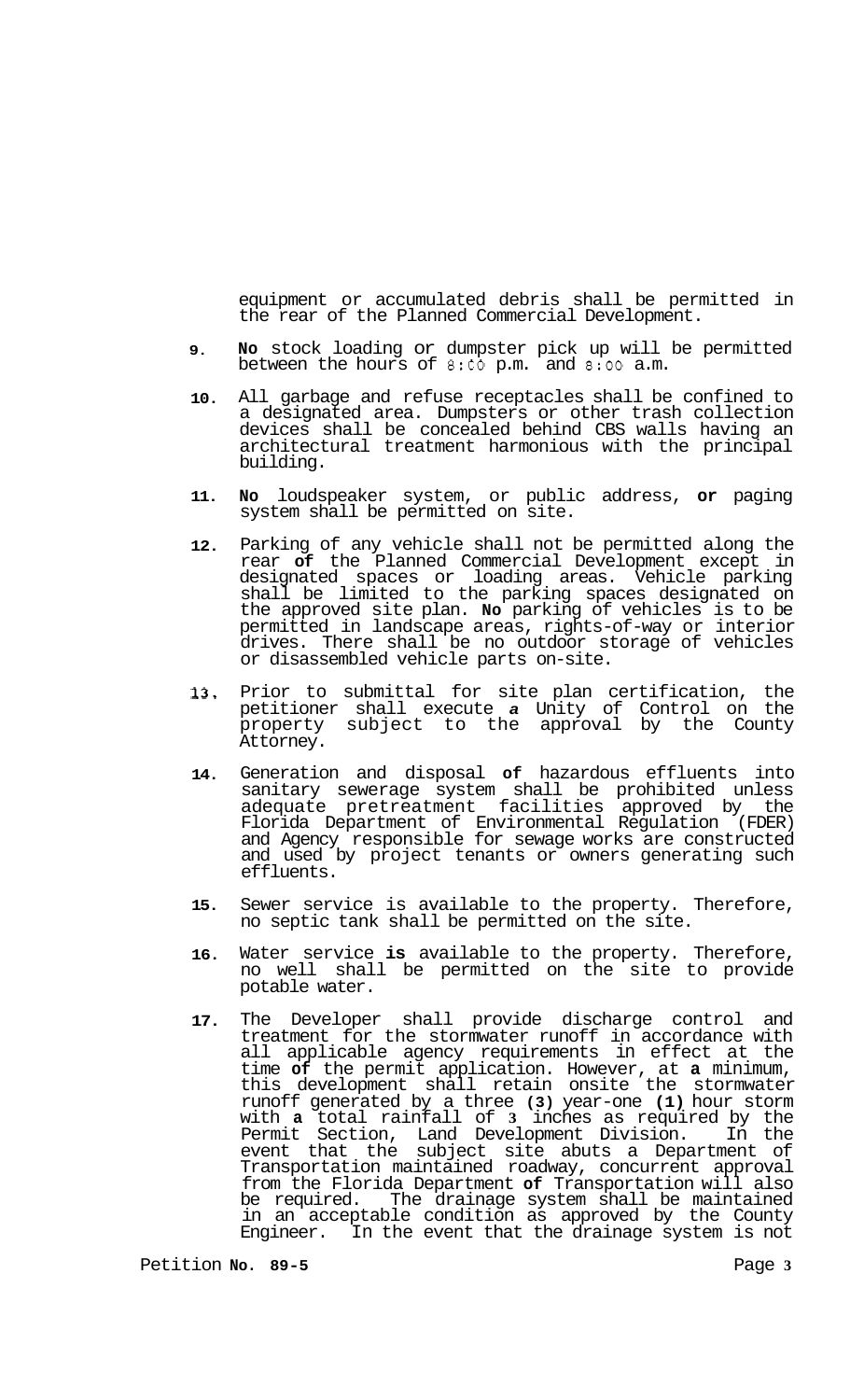adequately maintained as determined by the County Engineer, this matter will be referred to the Code Enforcement Board for enforcement.

- **18.** The Developer shall design the drainage system such that drainage from those areas which may contain hazardous or undesirable waste shall be separate from stormwater runoff from the entire site, including the parking lot. Any drainage pipes installed flowing into the canal shall be equipped with baffles to deflect the force of the water from impacting the opposing wall.
- **19.** The petitioner shall revise the proposed Site Plan to reflect alignment *of* the project *s* north entrance with the existing median opening. Should this not be approved by the Florida Department of Transportation, then construction geometrics including signage shall be approved by the Florida Department of Transportation and the County Engineer.
- **20.** The Property owner shall construct a left turn lane, north approach on **U.S. 1** at the existing median opening on **U.S. 1** concurrent with onsite paving and drainage improvements, if permitted by the Florida Department of Transportation. Construction shall be completed prior ' to issuance **of** any Certificates of Occupancy.
- **21.** The petitioner shall pay a Fair Share Fee in the amount and manner required by the "Fair Share Contribution for Road Improvements Ordinance" as it presently exists or as it may from time to time be amended. The Fair Share Fee for this project presently is **\$2.679** per square feet *of* building area.
- **22.** The following conditions shall apply to the Auto Service Station (Firestone Store):
	- a. Hours of operation shall be *7:OO* a.m. to **6:OO** p.m. Monday through Saturday: and closed Sunday. The southerly doors shall remain closed until *8:OO*  a.m. Monday through Friday and **9** : *00* a.m. on Saturday. **No** impact wrenches shall be used until **8:OO** a.m. on Saturday.
	- b. There shall be no easterly or northerly windows *or*  doors except emergency doors with alarms.
	- c. Inventory storage and **off** ices shall **be** located **on**  the east side **of** the building as **shown on** the current plan.
	- d. Bay doors facing south shall be lowered six *(6)*  feet seven *(7)* inches during business hours except when necessary.
- **23.** During the removal of trees and shrubs along the canal, the owner will take precautions to prevent limbs or debris from falling into and/or remaining in the canal

**Petition No. 89-5** Page **4**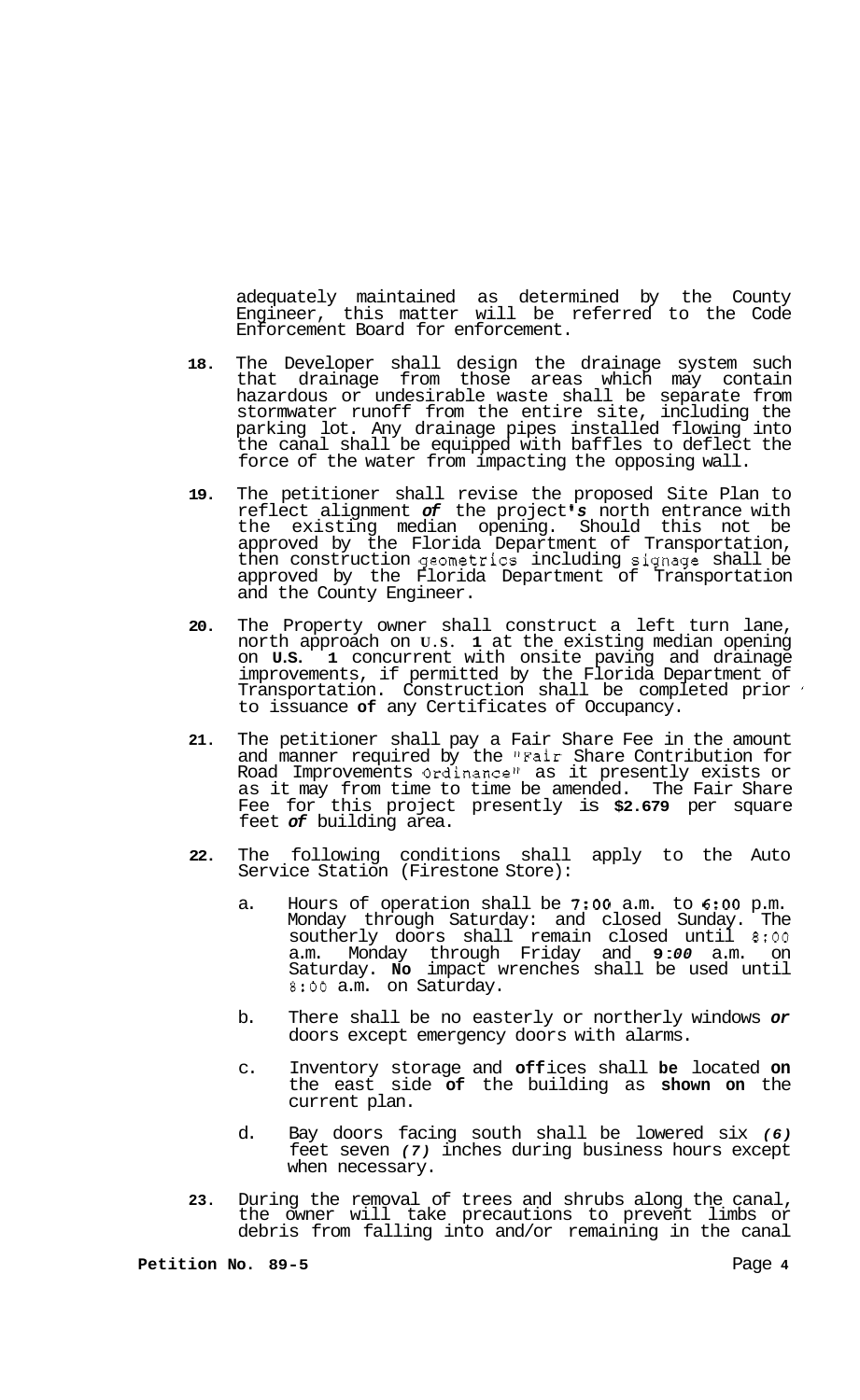**and shall remove any limbs or debris which may fall in the canal.** 

- **24. The property owner shall cause to be repaired the drainage pipe concurrently with the construction of the sea wall on the east side of the property and shall cause to be dredged those areas which have fallen into the canal at the north end and the southerly curve (near the drainage pipe).**
- **25. The property owner shall install a sea wall along the easterly property line and shall be required to properly maintain it.**
- **26. The following uses shall be prohibited:** 
	- **a. Liquor serving establishments; except those having 50% of gross revenues from food service;**
	- **b. Convenience stores:**
	- **c. Movie theatres;**
	- **d. Game arcades;**

 $\lambda=4$ 

- **e. Laundry or laundromats;**
- **f. X-rated adult video and bookstores.**
- **27. Video stores shall be permitted; however, any video store selling x-rated videos shall not advertise them and they shall be discreetly displayed in an enclosed room within the business.**
- 28. The height of the building to the peak shall not exceed **twenty-nine (29) feet from the crown of U.S. Highway No. 1.**
- **29. No commercial dockage shall be permitted on site.**
- **30. There shall be no display windows on the commercial strip facing east.**
- **31. The existing sidewalk/bike path shall be replaced, if destroyed during construction, prior to the issuance of a Certificate of Occupancy.**
- **32. There shall be no testing of vehicles on residential streets.**
- **33. Restaurants (deriving** *50%* **or more of its gross revenues from food service) located in the strip portion of the development shall close no later than 1:00 a.m.**
- **34. The owner, occupant or tenant of the facility shall participate in an oil recycling program which insures proper re-use or disposal of waste oil.**